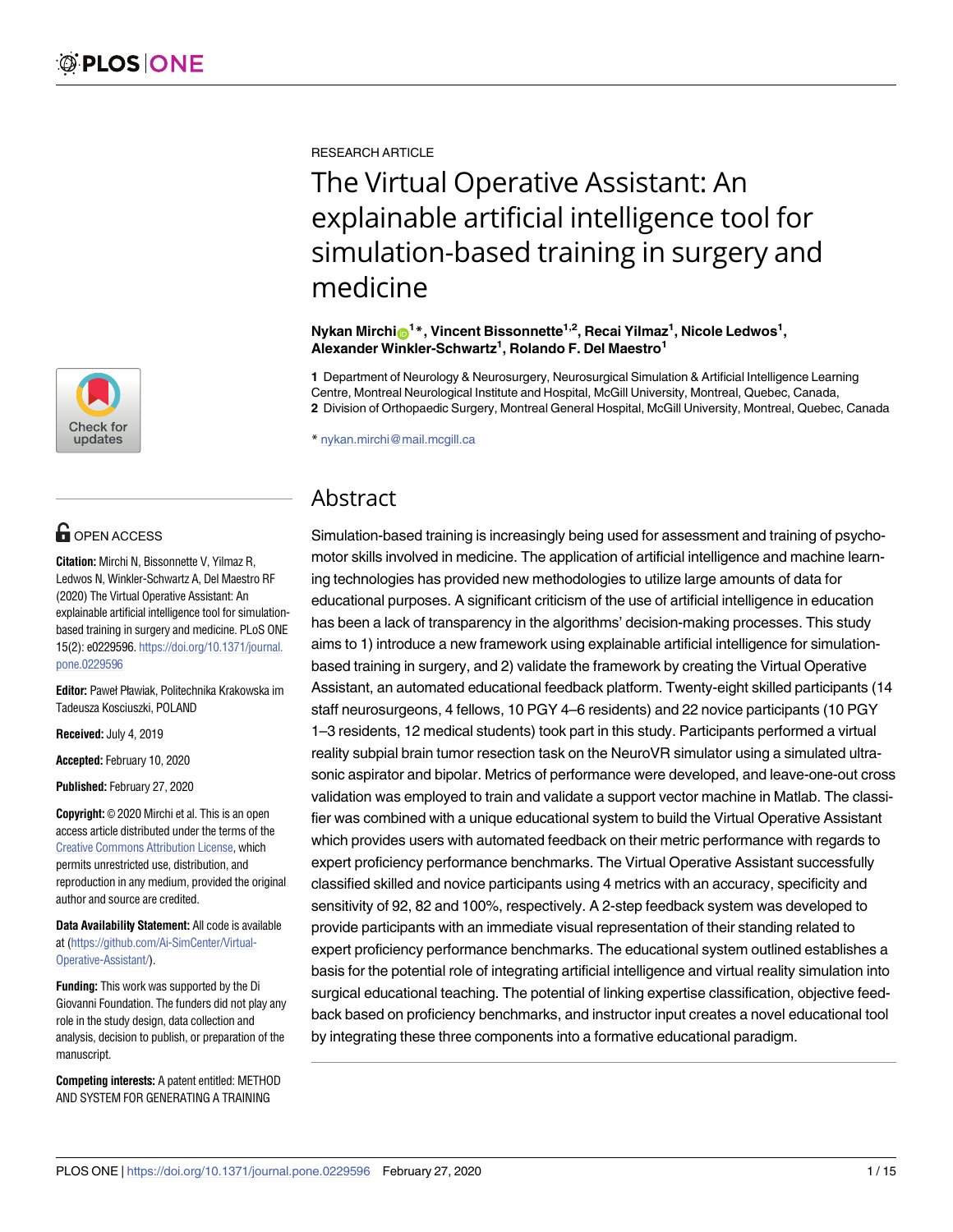<span id="page-1-0"></span>PLATFORM (Patent Application US 62/821,091) has been filed which outlines the concept of the Virtual Operative Assistant. Each of the 6 authors of this paper is an equal co-inventor of the patent. This does not alter our adherence to PLOS ONE policies on sharing data and materials.

## **Introduction**

Advances in technology have allowed digital platforms to become integrated into educational programs. The use of these technologies allows automation of traditional forms of teaching while also re-defining valued educational goals.[\[1\]](#page-13-0) Digital technologies can quantitate skill performance, which, when analysed with artificial intelligence can result in new perspectives on psychomotor expertise and its composites. This is particularly useful for understanding complex tasks that need to be deconstructed into small components to provide an appropriate scaffold for learning. While artificial intelligence methodologies have been employed to assess skill level on simulated tasks, efforts are needed to enhance the understanding of the classification mechanisms utilized.

The application of artificial intelligence (AI) and machine learning in various fields has substantially facilitated the evaluation of large and multivariate datasets.[\[2,](#page-13-0) [3](#page-13-0)] Several types of algorithms fit under the umbrella of machine learning. Recent literature and newer applications of AI are also focused on artificial neural networks and deep learning, subsets of AI inspired by the biological neural system. $[4-7]$  Although these models have shown significant potential in economics, finance, and medical applications, a common criticism of deep learning is that its decision-making process is a "black box".[\[6](#page-13-0)] Basically, this means that it is difficult to understand how an algorithm makes a particular decision. This is problematic in the context of education because transparency and trust are vital components of ensuring a successful connection between teacher and learner.[\[8](#page-13-0)] Transparency is also important for developing and implementing appropriate grading schemes and feedback mechanisms. Without such mechanisms, students report negative emotions, such as frustration and discomfort, when using technology for higher (post-secondary) education.[\[9\]](#page-13-0) The development of a feedback system powered by AI, and based on transparency, addresses some of these issues.

The employment of AI methodology for identifying components of expertise lends itself well for the understanding and teaching of complex tasks.[\[8](#page-13-0)] Virtual reality surgical simulators generate large amounts of data from each individual's specific operative performance.[\[5,](#page-13-0) [10,](#page-13-0) [11\]](#page-13-0) This data can be analysed and distilled to quantitate performance and provide automated feedback to the operator. This not only provides an efficient way to understand expertise, but it can also uncover unique features of skill that may have gone previously unrecognized.[[5](#page-13-0), [11](#page-13-0), [12\]](#page-13-0) In this study, we outline an educational platform (The Virtual Operative Assistant) for complex technical task enhancement based on explainable machine learning, and validate this system with a complex neurosurgical skill. The development of an objective and automated feedback system would allow trainees to practice and perfect surgical skills before operating on patients.

Although a number of virtual reality surgical training simulator platforms such as the NeuroVR (previously known as the NeuroTouch)[\[13\]](#page-13-0) and SimOrtho[\[14\]](#page-13-0) have been developed, progress in the implementation of simulator feedback platforms has been problematic. In the context of surgery, visual rating scales such as the Objective Structured Assessment of Technical Skills (OSATS) tool are considered the gold standard for the assessment of simulated tasks. [\[15\]](#page-13-0) While this method has been shown to be valid and reliable for some surgical tasks,[[16](#page-13-0)] it relies on the presence of examiners, and is thus prone to subjectivity and it is highly resource dependent. This can be problematic for trainees as they are constantly relying on the presence of a limited number of surgical educators. Hence, there is a need for an automated and more objective method of providing feedback for simulation-based training. Our group has demonstrated that performance metrics from a virtual reality simulator correlate with current visual rating scales (like the OSATS), while offering additional advantages such as the assessment of force application which cannot be assessed visually.[\[17\]](#page-13-0) Our group has also developed best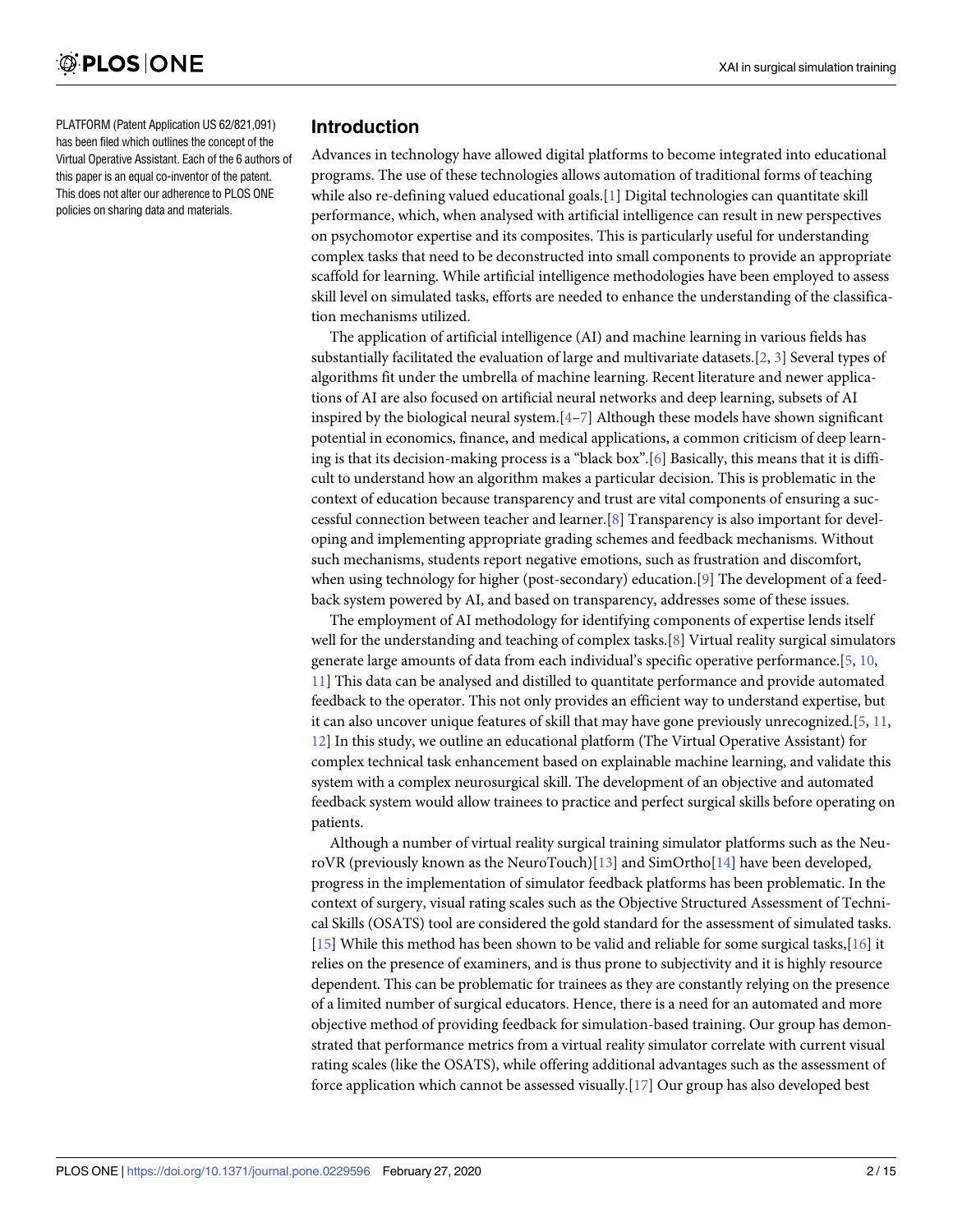<span id="page-2-0"></span>practices guidelines for utilizing AI in surgical simulation studies based on systematic literature search.[\[18\]](#page-13-0) The Virtual Operative Assistant outlined in this study offers objective and automated feedback for the learner based on performance metrics from virtual reality simulators, allowing for an enhanced understanding of the critical components of expert performance.

The framework presented here aims to 1) introduce a novel and flexible method for teaching in simulation-based training in surgery and medicine, 2) validate the method by developing the Virtual Operative Assistant, a virtual training platform for a complex neurosurgical procedure.

Our framework was successfully validated with a linear support vector machine (SVM) algorithm, capable of classifying two groups of different skill levels (skilled and novice) according to various metrics of surgical performance in a virtual reality brain tumor resection task.

We present our study by first, introducing data acquisition from a VR simulator, followed by the steps taken to create and select metrics of performance. A thorough explanation of the machine learning algorithm training and testing process is then provided. Finally, we discuss the steps to extract individual metric scores and present them to a new participant using the Virtual Operative Assistant.

## **Methods**

This study was approved by the McGill University Health Centre Research Ethics Board, Neurosciences-Psychiatry. All participants whose data was used to train the machine learning model signed an approved written consent form.

Building an explainable machine learning powered teaching platform can be achieved following the framework in [Fig](#page-3-0) 1. The system relies on a single processing unit known as the perceptron.[[19](#page-13-0)] Building from this, the authors outline the rationale for employing the perceptron (also known as the linear Support Vector Machine) in this study in the S1 Appendix in [S1](#page-12-0) [File.](#page-12-0)

## **Raw data acquisition**

The simulated medical or surgical task generates a large amount of data regarding how a user is interacting with the simulated scenario. This data can include basic measurements such as positioning of a surgical tool, and more complex measures such as tool rotation, forces applied on anatomical structures and volume of anatomical structures removed.

## **Metric generation**

The generation of performance metrics is accomplished utilizing three main methods. First, one can consult with experts in the field to create metrics representative of current measures of expertise. In the surgical field, for example, expert surgeons can be consulted to choose metrics that they believe reflect surgical performance in the surgical simulated task. Second, one can consult previous simulation studies and utilize these previously developed metrics. It is also useful to try to develop unique and previously unknown metrics able to differentiate expertise. In the surgical context, trainee instrument force application is difficult to assess by surgeon instructors. Computer platforms are capable of extracting both positional and quality components of trainee force utilization [[20](#page-13-0), [21](#page-13-0)] allowing quantification of these novel surgical performance metrics. This mechanism of metric generation may offer novel insight on the underlying constructs of expertise for the surgical scenario utilized. Efforts should be made to generate as many different metrics as possible, to try and capture the multiple facets of a given technical skill.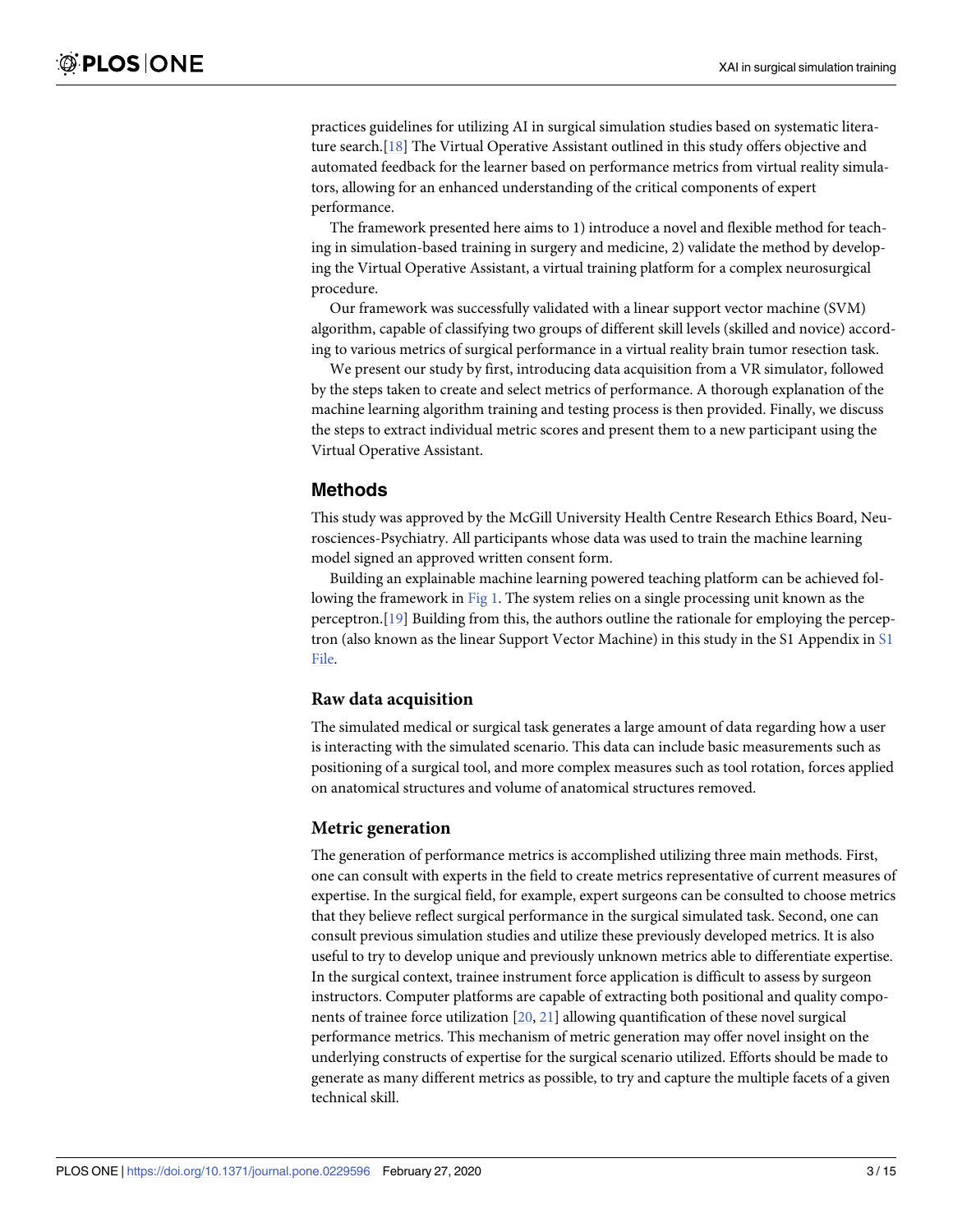<span id="page-3-0"></span>

**[Fig](#page-2-0) 1. Framework for explainable artificial intelligence for medical simulation training.** The top section provides an overview of standard machine learning methodology to obtain a predictive model. The bottom section harvests the power of the machine learning model for education. The simulation task generates raw data, which can be manipulated to create metrics of performance. Using algorithms, statistical methods, or expert opinions, metrics are selected based on their ability to differentiate between two or more groups. The selected metrics are fed to a machine learning algorithm for training and testing. A final predictive model can be selected based on predictive accuracy to build the Virtual Operative Assistant. Upon recruitment of new participants, their metrics of performance can be calculated and normalized. These are then fed to the Virtual Operative Assistant to provide a group classification (e.g. skilled or novice) as well as an individual breakdown of metric performance. The feedback reinforces positive behaviour while providing detailed information on which behaviours to improve. The Virtual Operative Assistant is an iterative program optimized for user learning.

<https://doi.org/10.1371/journal.pone.0229596.g001>

## **Metric selection**

Once metrics have been generated, the set of metrics must be narrowed to only those that are significant to be fed to the machine learning algorithm.[\[22\]](#page-14-0) Several techniques can be used to achieve metric selection, although some of the most common include forward or backward feature selection. Forward feature selection involves an iterative process whereby metrics are added one by one and the algorithm's predictive performance is tested for each iteration.[\[22\]](#page-14-0) The final metric set is defined as the set where the highest accuracy is achieved. Backward feature selection starts with all the metrics and gradually removes one metric at a time while testing the algorithm's performance.[[22](#page-14-0)] The optimal set of metrics is defined by the point where the highest accuracy is reached. Since feature selection is an evolving research field, continually consulting the appropriate literature aids in selecting the optimal technique(s) for the simulation scenarios utilized.[[23](#page-14-0)] This study employs a custom algorithm which combines forward and backward feature selection.[[12](#page-13-0)]

#### **Machine learning algorithm training & testing**

Once final metrics have been selected, they can be used to train supervised machine learning algorithms. The data should normalized to ensure all metrics are on the same scale. The dataset must be labelled (e.g. for medical simulation: expert/skilled or novice/less skilled) and contain a relatively large number of users. If the dataset is large enough, the labelled data should be split into two groups, one used for training and the other used for testing.[\[24,](#page-14-0) [25\]](#page-14-0) The training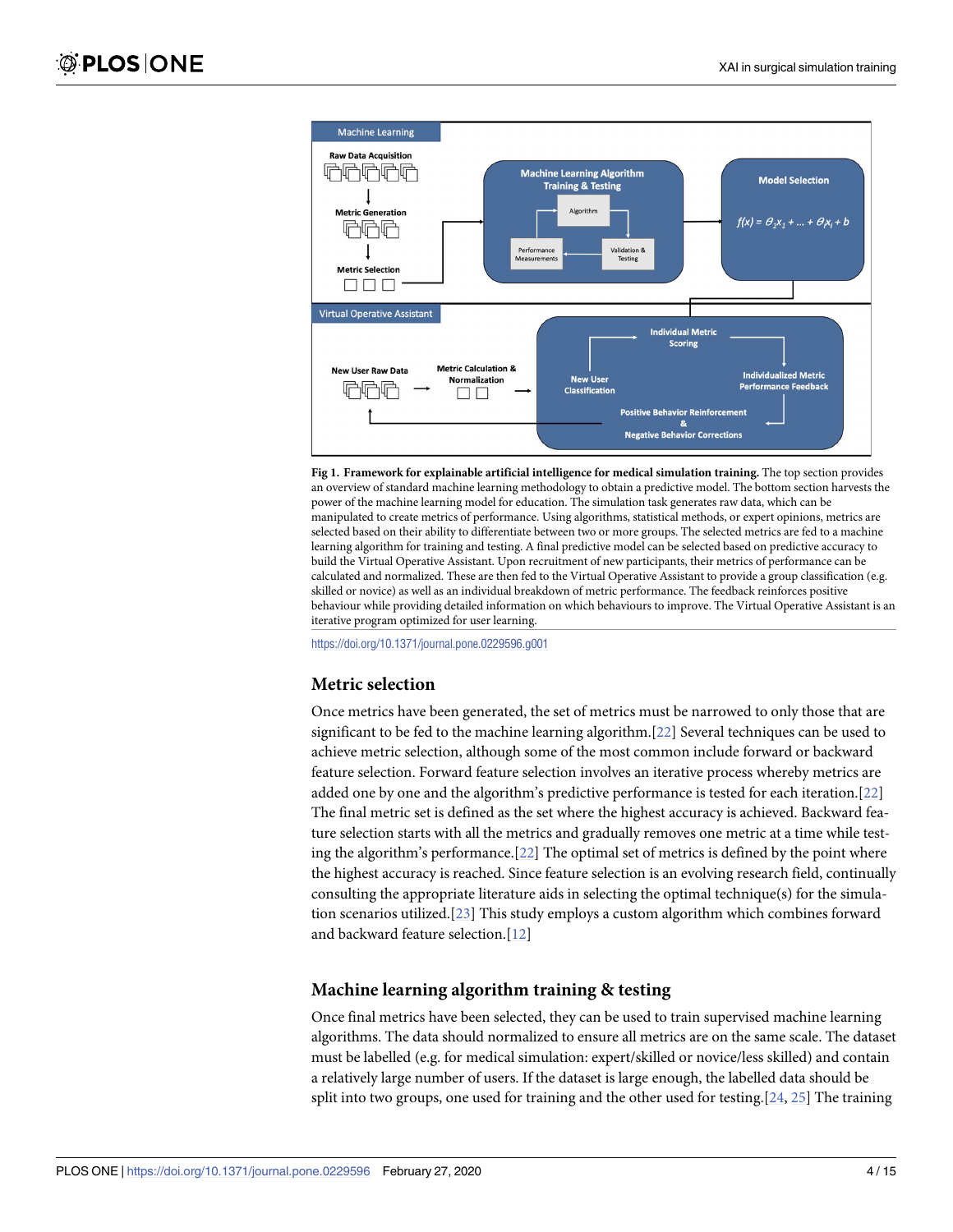<span id="page-4-0"></span>set is used to train the algorithm to recognize different classes.[\[24,](#page-14-0) [25\]](#page-14-0) An iterative cost reduction approach is employed during training,[[26](#page-14-0)] whereby the algorithm alters values of the weights (*θ*) for each metric in order to reach the greatest predictive accuracy.

Once the model's predictive power has been optimized, it is important to test the model on a new (previously unseen) dataset.[[25](#page-14-0)] This step is important in order to detect overfitting of the model. Overfitting occurs when the model fits the training data too closely and cannot be generalized to new data with similar accuracy.[\[27\]](#page-14-0) These models will perform poorly.

## **Model selection**

Once a model has been selected, it can be saved along with all its parameters. This model will be the core of the Virtual Operative Assistant.

## **New user classification**

New users can then be recruited to perform a task on the medical or surgical simulator. Following the previously described methods, raw data must be extracted from the simulator following completion of the simulated task. Using the same coded instructions that were previously used to generate metrics, the final metrics can be calculated for the new user. It is important to normalize the new data using the same methodology as the training data. A common normalization method is to calculate the z-score to ensure that all metrics are on the same relative scale.[\[28\]](#page-14-0)

Once each metric has been normalized, they can be inputted into the Virtual Operative Assistant's model. If the output of the model is positive, the new user belongs to class  $Y = +1$ . In the case of surgical simulation, this corresponds to a skilled participant. However, if the output of the model is negative, the new user would belong to class  $Y = -1$ . In surgical simulation, this corresponds to a novice participant. In addition, the probability of a user belonging to each class can be extracted to reflect expertise as a gradient rather than binary classes. This scoring method is more extensively explained in the S1 Appendix in S1 [File.](#page-12-0)

## **Individual metric scoring**

The output of the Virtual Operative Assistant model relies on a series of inputs and corresponding weights. A unique advantage of the Virtual Operative Assistant is that it offers insight as to how each metric contributes to the model's decision making. As outlined in the S1 Appendix in S1 [File](#page-12-0), a positive model output is optimized when each combination of metrics multiplied by their respective weight is also positive. Specific examples are discussed in the S2 Appendix in S1 [File](#page-12-0). This feature offers an in-depth insight into the algorithm to provide individualized performance feedback through the Virtual Operative Assistant.

## **Framework validation**

The model employed in this study to validate the Virtual Operative Assistant is a linear Support Vector Machine (SVM) developed in a previous study to evaluate a virtual reality brain tumor resection task on the NeuroVR simulation platform (CAE Healthcare, Montreal, Quebec, Canada).[\[12\]](#page-13-0) The simulated scenario involves the removal of a subpial brain tumor using a simulated ultrasonic aspirator in the dominant hand, and a simulated bipolar in the nondominant hand.[[12](#page-13-0)] The task required the tumor to be removed completely while minimizing bleeding and healthy tissue damage. This model was originally developed to differentiate 4 groups of expertise. Since the present framework is designed for 2 groups the model was adapted to differentiate two groups, a skilled and a novice group. The participant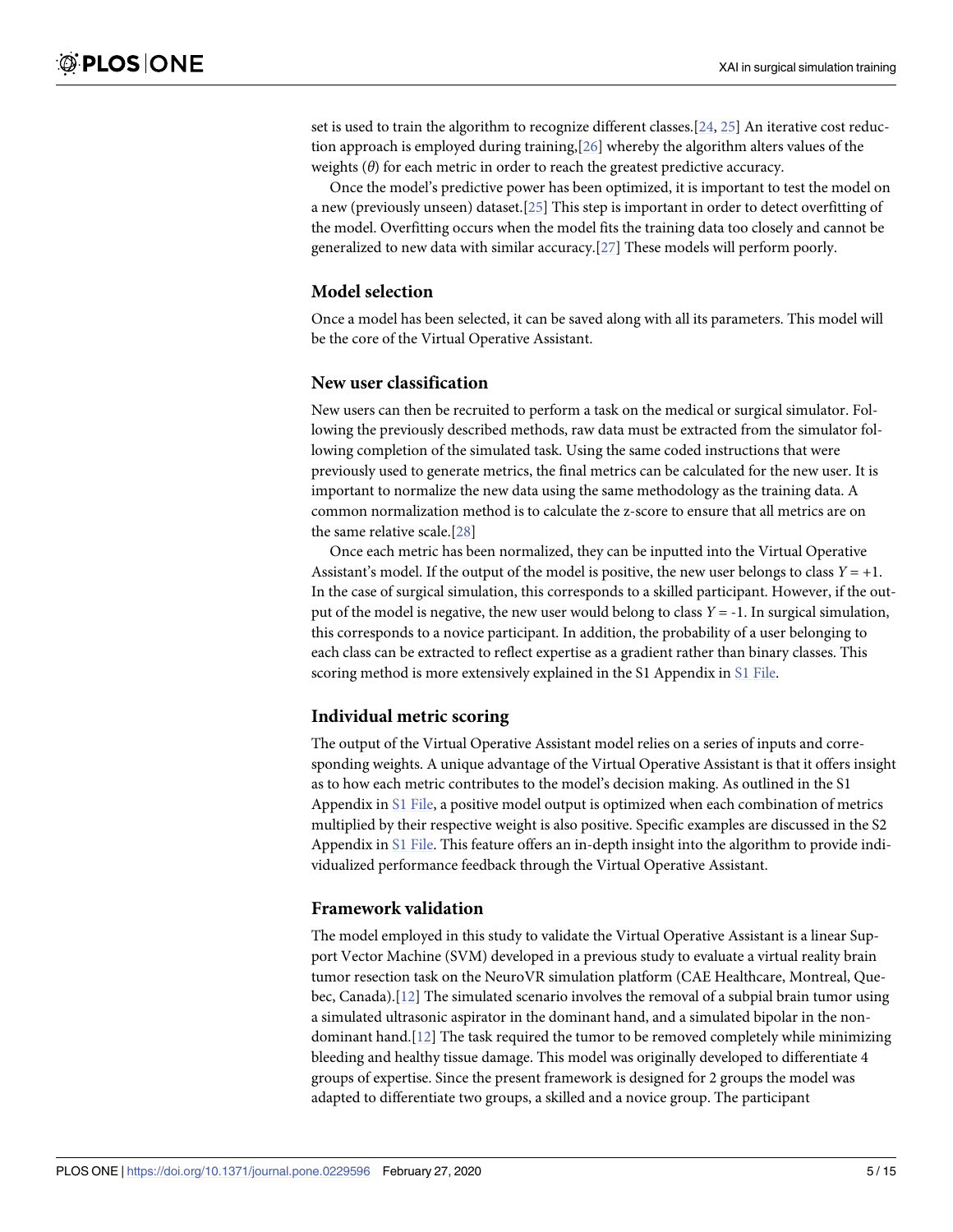<span id="page-5-0"></span>demographics are described in Table 1. Fifty participants were recruited including 14 staff neurosurgeons, 4 neurosurgical fellows, 10 senior residents (postgraduate year 4 to 6), 10 junior residents (postgraduate year 1 to 3) and 12 medical students. The skilled group consisted of 28 participants including neurosurgeons, neurosurgical fellows and senior residents of postgraduate year 4 (PGY-4) and above. While the novice group consisted of 22 participants including junior residents PGY-3 and below and medical students. Two-hundred and seventy metrics of performance were created using the data recorded by the simulator.[\[12\]](#page-13-0) Four final metrics were selected by using an iterative loop algorithm previously developed by our research group. [\[12\]](#page-13-0) The metrics were normalized by calculating the z-scores and a support vector machine algorithm was trained using this data and the leave-one-out cross-validation accuracy was 92% (sensitivity: 100%; specificity: 82%). The confusion matrix in [Fig](#page-6-0) 2 illustrates the classification results. No skilled participants were classified as novice and 4 novice participants were classified as skilled. The Virtual Operative Assistant was developed in Matlab R2018b. All code is publicly available at [https://github.com/Ai-SimCenter/Virtual-Operative-Assistant/.](https://github.com/Ai-SimCenter/Virtual-Operative-Assistant/)

## **Results**

#### **Individualized metric performance feedback**

The Virtual Operative Assistant was built and then validated with a complex virtual reality neurosurgical procedure involving the bimanual subpial removal of a lesion in the cerebral cortex which is commonly used in brain tumor and epilepsy surgery.[\[12\]](#page-13-0) The S1 [Video](#page-12-0) in the supplemental information demonstrates the simulated scenario. The system provides a metric-wise assessment of performance depending on the weight of each metric as described in the *Individual Metric Scoring* section above. If the weight is positive, the trainee should aim for a positive metric. Importantly, as these metrics are normalized through z-score calculation, this indicates that the trainee should aim to achieve a value higher than the mean of the training data to gain a positive normalized metric. If the weight is negative, the trainee should aim for a negative (or less positive) metric. Following the same logic, this corresponds to a value lower than the mean for the training data.

The neurosurgical model was composed of 4 metrics, each with a negative weight. These include 2 safety and 2 movement metrics as illustrated in [Table](#page-6-0) 2. The weights provided information on the relative importance of each metric on the model's decision-making process.[[24](#page-14-0), [29\]](#page-14-0) A metric whose corresponding weight has a larger magnitude will play a greater role in the algorithm's decision-making process.[[29](#page-14-0)] Using this information, the metrics may be ranked to selectively train new users on the most important metrics first (briefly outlined in *Teaching*

| Skilled ( $n = 28$ ) | Novice $(n = 22)$ |  |  |
|----------------------|-------------------|--|--|
|                      |                   |  |  |
| 27                   | 14                |  |  |
|                      | 8                 |  |  |
|                      |                   |  |  |
| 14                   | 0                 |  |  |
| 4                    | 0                 |  |  |
| 10                   |                   |  |  |
| $\theta$             | 10                |  |  |
|                      | 12                |  |  |
|                      |                   |  |  |

#### **Table 1. Demographics information for two groups of participants performing the virtual reality neurosurgical task.**

<https://doi.org/10.1371/journal.pone.0229596.t001>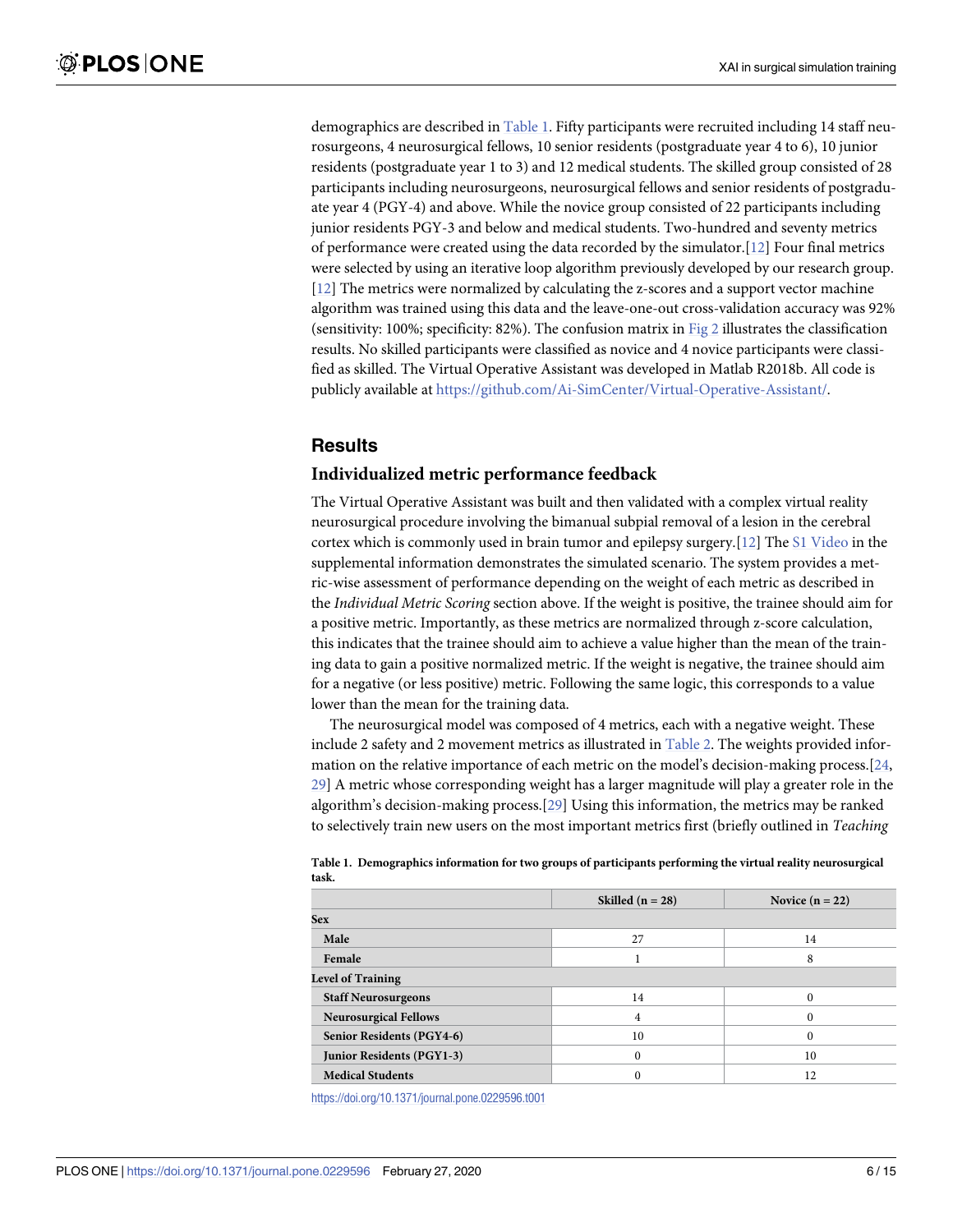<span id="page-6-0"></span>

## **Predicted Group**

[Fig](#page-5-0) 2. Confusion matrix for the classification of skilled and novice participants by the linear support vector **machine.** The algorithm correctly classified all skilled participants while correctly classifying 18 of the 22 novice participants (82%).

<https://doi.org/10.1371/journal.pone.0229596.g002>

*with the Virtual Operative Assistant* section). Alternatively, the metric weights may simply be incorporated as part of a scoring system. Although the algorithm ranked the "Instrument tip distance" metric as most important, the authors opted to consult with experienced neurosurgeons to determine which metrics would be most important to teach first. Upon consultation, the safety metrics were deemed to be more important than movement metrics. This was done to ensure that the Virtual Operative Assistant resembled the current focus of neurosurgical education.[\[30\]](#page-14-0)

## **Teaching with the Virtual Operative Assistant**

To demonstrate the teaching potential of the framework, a teaching paradigm for a simulated neurosurgical scenario is illustrated in [Fig](#page-7-0) 3.

| Category | Label                   | Description                                                                                      | Weight    |
|----------|-------------------------|--------------------------------------------------------------------------------------------------|-----------|
| Safety   | Max Force w/ Bipolar    | Maximum force applied by the user while using the bipolar instrument in their non-dominant hand. | $-0.6002$ |
|          | Rate of Bleeding        | Rate of bleeding of the simulated patient.                                                       | $-0.5106$ |
| Movement | Instrument Tip Distance | Mean distance between tip of the bipolar and ultrasonic aspirator instruments.                   | $-1.4902$ |
|          | Acceleration w/ Bipolar | Mean acceleration of the bipolar instrument.                                                     | $-0.2710$ |

**[Table](#page-5-0) 2. Selected metrics of performance for simulated neurosurgical task.**

<https://doi.org/10.1371/journal.pone.0229596.t002>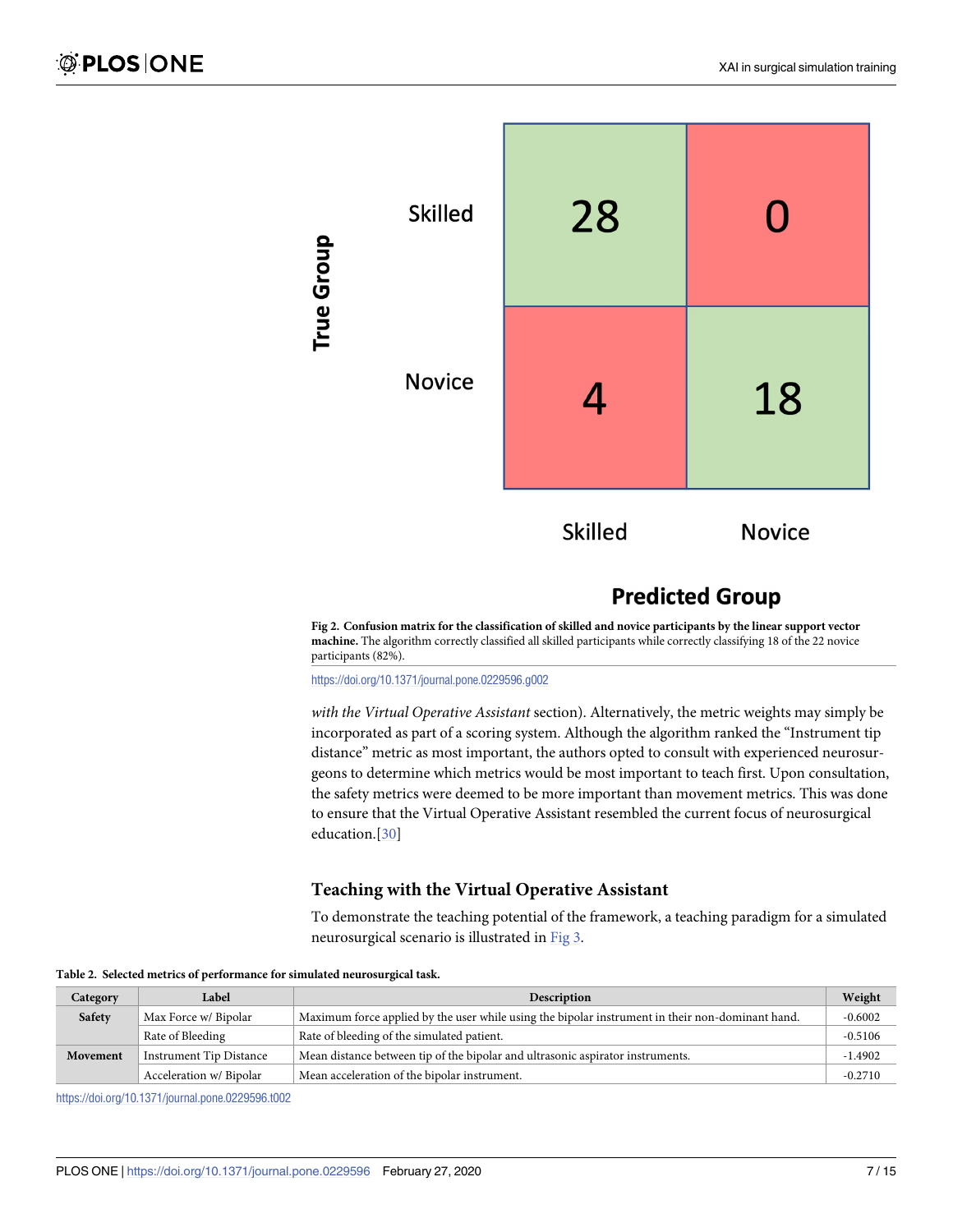<span id="page-7-0"></span>

**[Fig](#page-6-0) 3. Educational paradigm of the Virtual Operative Assistant.** (A) The trainee performs a simulated subpial tumor resection scenario on the NeuroVR (CAE Healthcare, Montreal, Quebec, Canada) platform using a simulated ultrasonic aspirator in the trainee's dominant hand and a simulated bipolar in the non-dominant hand. (B) The scenario involves removal of a cortical tumor (yellow) with minimal damage to healthy brain regions (white). (C) Upon completion of the simulated task, the data is automatically saved and uploaded to the Virtual Operative Assistant software to provide instant feedback on two monitors.

<https://doi.org/10.1371/journal.pone.0229596.g003>

Following the principles of cognitive load theory,[\[31\]](#page-14-0) the Virtual Operative Assistant aims to limit the amount of information immediately provided to the user to facilitate learning. This is achieved by categorizing the metrics into groups, a process also known as chunking, [\[32\]](#page-14-0) while providing feedback in a stepwise manner. This approach can be visualised in [Fig](#page-8-0) 4.

Upon completion of the simulated task, the user receives feedback on two monitors, divided into two steps, each containing two metrics. The machine learning algorithm initially computes a classification as "skilled" or "novice". As expertise is often regarded as a gradient rather than a binary classification, the user's classification is presented as a percentage of each class. This was followed by a metric-wise assessment. The first step includes metrics related to safety, while the second step contains metrics related to movements of the simulated instruments. Red zones indicate a novice performance for the respective metric, whereas green zones indicate a skilled performance. The boundary between the two zones is defined as the mean of all training data (z-score of 0). The paradigm is iterative, where the user must achieve full competency in all metrics of Step 1, in order to move on to Step 2. If the user fails to do so, this individual must repeat the task until competency is achieved. This follows the mastery learning model[[33](#page-14-0)] by encouraging the trainee to master a component of the task before moving on. As highlighted by Block and Burns,[[33\]](#page-14-0) this technique ensures that the trainee has relevant skills to make subsequent steps of training more achievable, while imposing a realistic challenge for the trainee. A summary of the user's performance is also provided at every iteration below each metric. The feedback reinforces the user's positive behaviours where competency was achieved, while also addressing the metrics where the user performed less well. The summary incorporates automated auditory and video-based instruction specific to the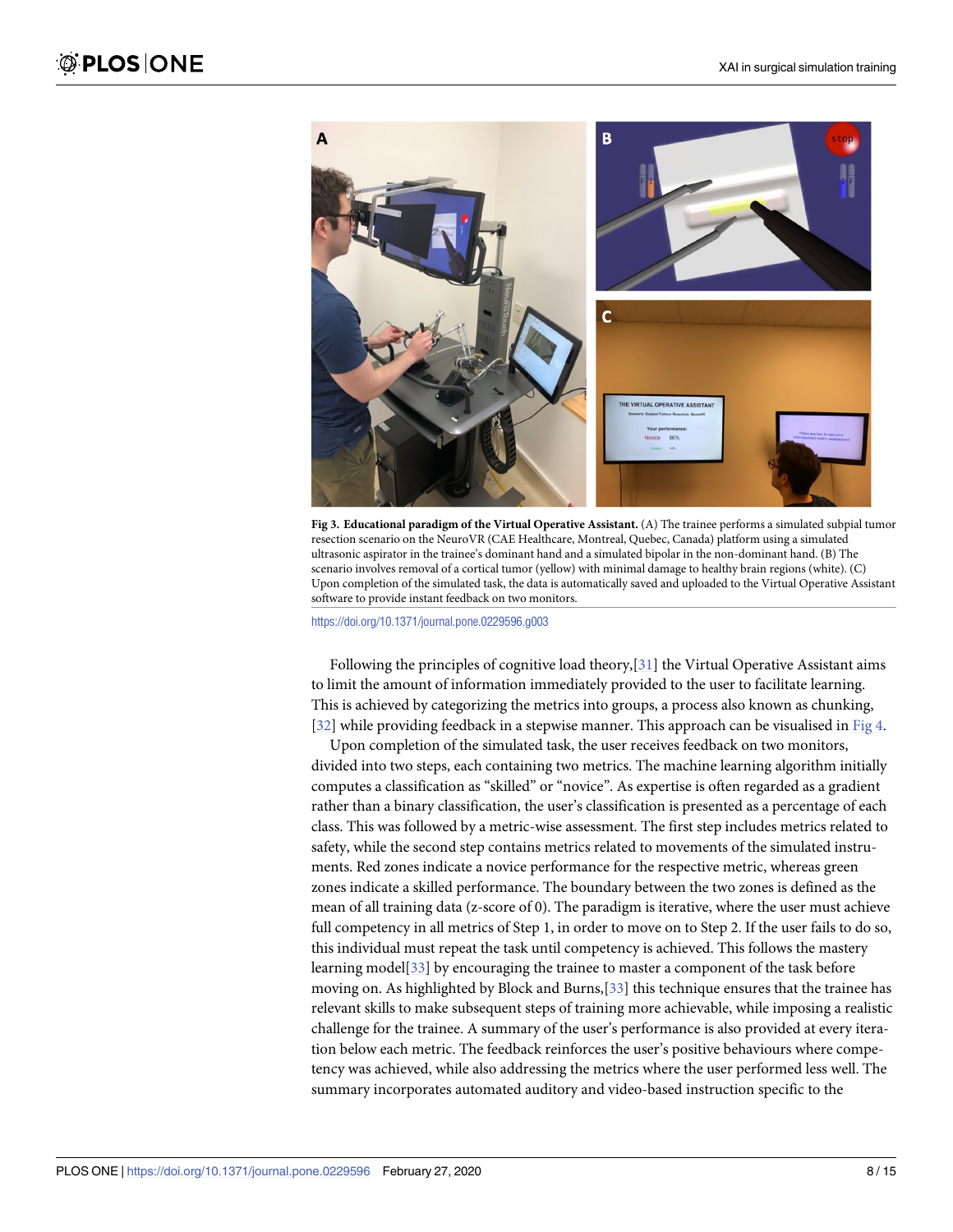<span id="page-8-0"></span>

**[Fig](#page-7-0) 4. Performance assessment with the Virtual Operative Assistant.** User received feedback on performance on two monitors. (A) The first screen informs the trainee of their classification along with a corresponding percentage for each class. (B) The second screen provides individualized feedback on 2 safety metrics. Metrics are accompanied with a positive statement (if competency achieved) or instructions to improve (if failed to achieve competency). Overall written and auditory feedback is provided on the second monitor. If the trainee has not achieved competency in all safety metrics (top row), the trainee cannot proceed further and must redo the scenario. If the trainee has achieved competency in all safety metrics (bottom row), the trainee can move on to step 2. (C) The third screen provides individualized feedback on 2 instrument motion metrics, accompanied by statements on their performance.

<https://doi.org/10.1371/journal.pone.0229596.g004>

psychomotor metric issues identified. This feature is designed to mimic current operating room surgeon instructor feedback strategies while allowing for self-guided learning. The text feedback provides a breakdown of positive behaviours and behaviours to improve. The auditory components provide more holistic feedback imitating what the learner would receive from the surgeon instructor in the operating room. The video-based feedback allows the trainee to compare their performance to that of skilled operator. We recognize that some individual psychomotor metrics may be difficult to teach and for the trainee to learn without special instruction. In the operating room a skilled surgeon instructor would first perform the complex task carefully outlining the critical steps to the learner. To model this component of operating room instruction the Virtual Operative Assistant incorporates a video for each metric illustrating how a skilled surgeon would perform the respective metric.

## **Discussion**

In this study, we investigated a transparency framework for machine learning to create an educational platform for complex psychomotor tasks. We achieved both aims of the study by 1) successfully introducing the steps of a novel teaching framework for simulation-based training, and 2) successfully validating our framework with a complex neurosurgical task through the Virtual Operative Assistant. We relied on a strong fidelity between the educational platform (Virtual Operative Assistant) and how the machine learning algorithm computes a trainee's performance in a task.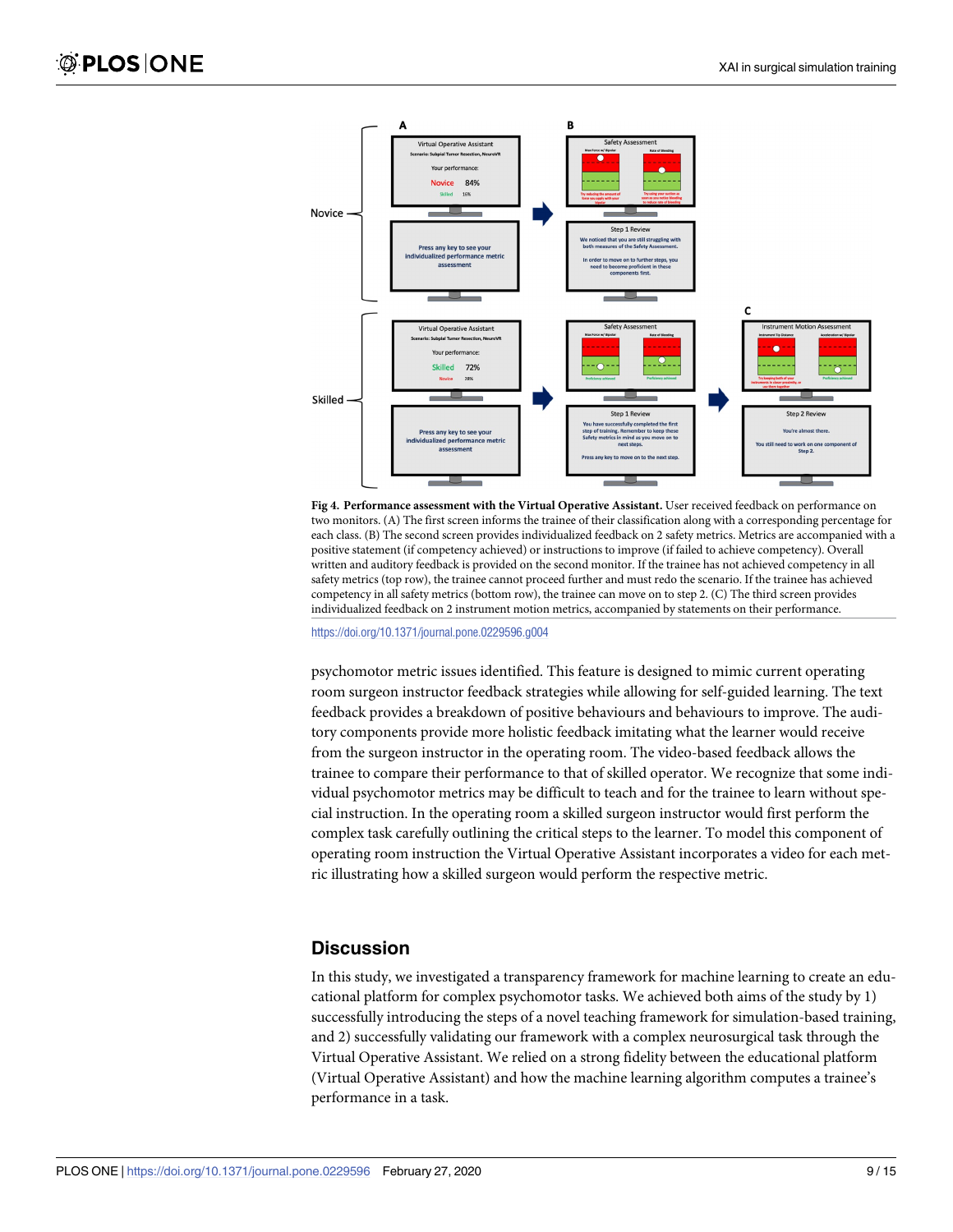## <span id="page-9-0"></span>**Transparency in education**

Digital platforms have become increasingly common components of educational paradigms. [\[34\]](#page-14-0) However, research involving the use of technology in higher education has identified neglect, frustration, uncertainty, need for confirmation and discomfort to be the primary negative emotions experienced by students.[\[9](#page-13-0)] These issues are believed to be due to "lack of feedback or faulty interactions".[[9](#page-13-0)] The concept of transparency in grading is central to addressing these issues. The transparency framework developed in this study directly addresses these challenges.

## **Benefits of the Virtual Operative Assistant**

The Virtual Operative Assistant offers many advantages over non-AI methods of teaching in medical simulation. It allows educators to identify individual components of psychomotor expertise in tasks too multifaceted for instructors to adequately appreciate without this technology. The complexity of surgery makes it an ideal educational paradigm to apply these systems.[[35](#page-14-0)] Teaching in surgery is largely reliant on the apprenticeship model whereby the knowledge of a skill (know-how) is assumed to be learned through observation and graduated active responsibility in the operating room.[[36](#page-14-0)] Therefore, a significant part of knowledge and skill acquisition also occurs through experiential learning. Trainees are often expected to learn a combination of complex skills to achieve expertise, without a comprehensive understanding of the individual components of holistic surgical competency. This form of training allows non-experts to automatically perform a given task after a number of repetitions, but without the inherent ability to shift between the automatic state and a more effortful state (i.e. a state where every motion is the result of a thinking process) capable of dealing with complications. This is analogous to driving, where most experienced drivers are experts and drive their car in an effortless automatic manner. A sudden unexpected event such as losing control of the vehicle on ice forces the experienced driver to dissociate from this automatic state to a more effortful state to deal with unexpected events. Moulton et al. discuss the importance of decoding the automatic as an essence to become an expert in a task.[\[37\]](#page-14-0) The framework presented in this study allows medical educators to gain insight into the significant components that make up their skills. The Virtual Operative Assistant not only reveals significant metrics, but also incorporates the relationship between different metrics rather than assessing each metric individually. This allows trainees to understand how good performance in one metric may be compensating for a poor performance in another. The Virtual Operative Assistant outlines this issue and guides trainees along a path to achieve competency in all critical metrics. The Virtual Operative Assistant is designed to mimic real life training based on the well-established apprenticeship model employed to train surgeons and medical trainees. The system provides a similar feedback model as currently utilized by expert instructors to less skilled learners in the clinical or operating environment. Auditory feedback with a human voice reinforces components of the task that were correctly done and explains other components that require improvements. The video-based feedback demonstrates and reinforces the technical psychomotor skills necessary for attaining successful competence in each metric. This mimics real life experience where the surgeon will perform and thus outline to the learner the actual bimanual psychomotor skills necessary for safe operative outcomes. The Virtual Operative Assistant is an objective assessment tool which allows for self-guided and standardized medical or surgical training amongst learners. Studies have utilized machine learning to assess 2D visual images of operative procedures[\[38\]](#page-14-0) and neuroanatomy.[[39](#page-14-0)] However these systems do not allow for an assessment of quantitative instrument force application and instrument movements in a 3D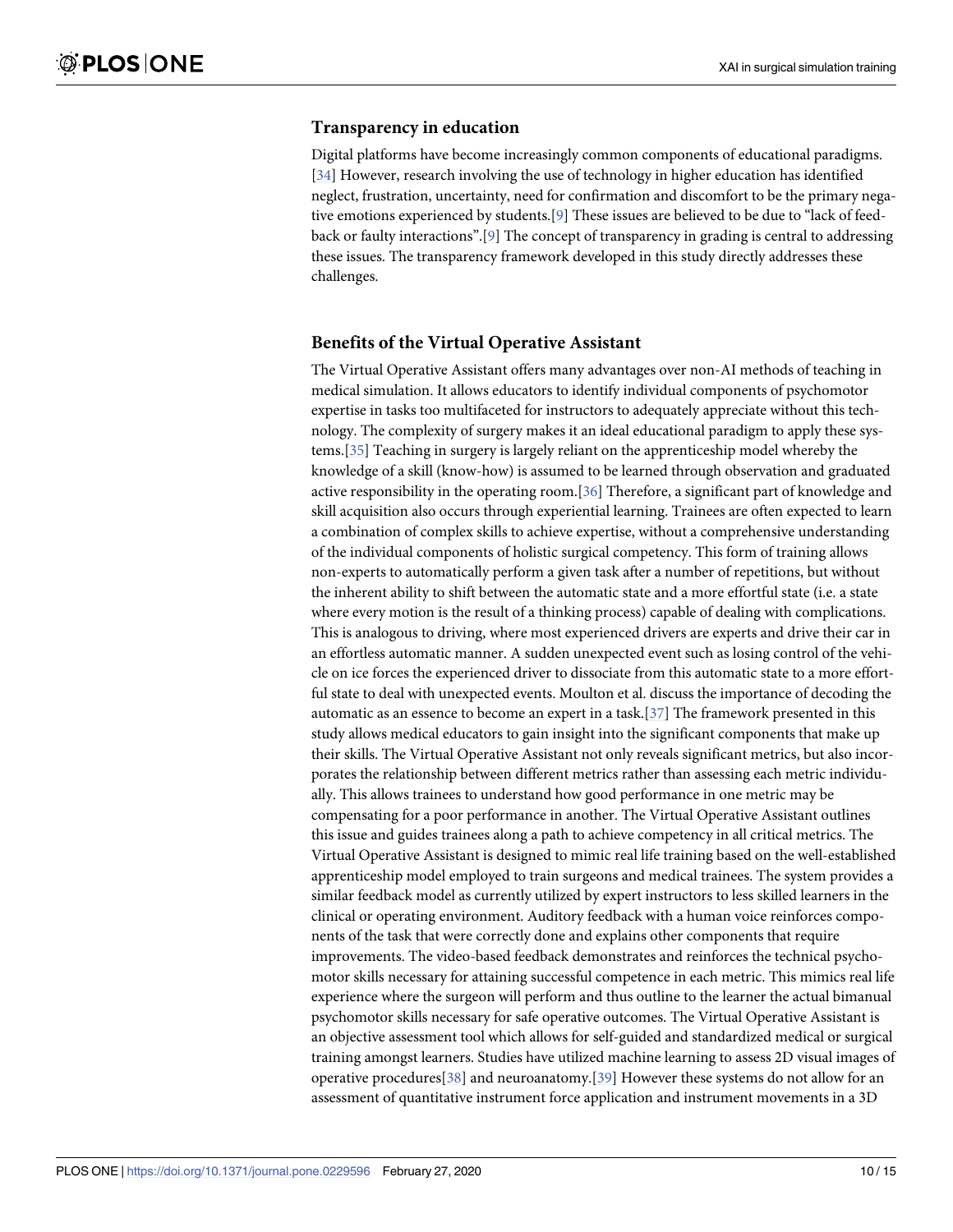<span id="page-10-0"></span>operative environment nor provide verbal, visual and auditory feedback which may enhance the learning opportunities for the trainee. $[10, 21, 40]$  $[10, 21, 40]$  $[10, 21, 40]$  $[10, 21, 40]$  $[10, 21, 40]$ 

## **Flexibility of the transparency framework**

The design and presentation of information are vital components of digital educational platforms to optimize learning. Norman describes design in three different levels: visceral, behavioural, and reflective.[[41](#page-14-0)] When applied to the Virtual Operative Assistant, visceral refers to the look of the platform, behavioural refers to the manner by which users and computers interact with each other, and reflective involves impression and judgement. The Virtual Operative Assistant addresses the behavioural level by providing feedback, and the reflective level by mimicking familiar feedback through audition and visual components.[[9,](#page-13-0) [42\]](#page-14-0) Studies across a variety of fields have proven the benefit of feedback to enhance skill acquisition and overall performance.[[43](#page-14-0)] The framework is capable of adapting to the best practices of adult learning theories. As educational theories evolve, the information generated by the framework may be recombined in new ways taking advantage of systems available in the outlined Virtual Operative Assistant. The transparency framework presented places no restrictions on the platform interface. We present one type of interface in our Virtual Operative Assistant adapted to a neurosurgical scenario, however, the transparency framework is designed to allow new users to present the information in any way they like. This principle allows for flexibility to meet the visceral level of design. Although we present the transparency framework as applied to virtual reality surgical simulation, it can be employed to teach any form of complex task where a multivariate dataset can be obtained from experts and non-experts.

## **Limitations**

Limitations exist when utilizing the AI-powered feedback platforms. First, the framework was developed with a Support Vector Machines (SVM) algorithm distinguishing between two groups of expertise. Machine learning algorithms have the potential to distinguish between more than two groups of expertise.[[12](#page-13-0), [44](#page-14-0)] Studies are presently ongoing to adapt the framework to multi-layered perceptron such as artificial neural networks and to modify the framework for multiclass classification.[[5](#page-13-0)] Second, the machine learning model is composed of metrics, weights, and a bias (extensively discussion in the S1 Appendix in S1 [File\)](#page-12-0). The bias is a weight without a corresponding metric.[[45\]](#page-14-0) Hence although the bias alters the decision boundary of the Virtual Operative Assistant, it is left out of metric-wise assessment. Third, another limitation of linear machine learning algorithms is that a very high positive score in one metric may overcompensate for other smaller negative metrics thereby impacting the classification. The authors believe that the Virtual Operative Assistant's individualized metric feedback offers the necessary transparency for users to identify these overcompensation situations. The system also avoids these cases through the step-wise teaching methods where competency in all metrics is necessary for success rather than competency in just a few metrics. Although video feedback is useful, it can be challenging for future users of the framework to record a video illustrating expertise in a metric as there may be multiple different ways that expertise in a metric could be achieved. To deal with this issue we are developing a system that can record the entire simulation and automatically extract the time point(s) and event(s) that led the algorithm to classify the user performance as novice for a particular metric. This shortened clip would be presented to the user along with film footage of expert performance to allow for self-reflection and direct comparison between skilled and novice execution of that defined metric.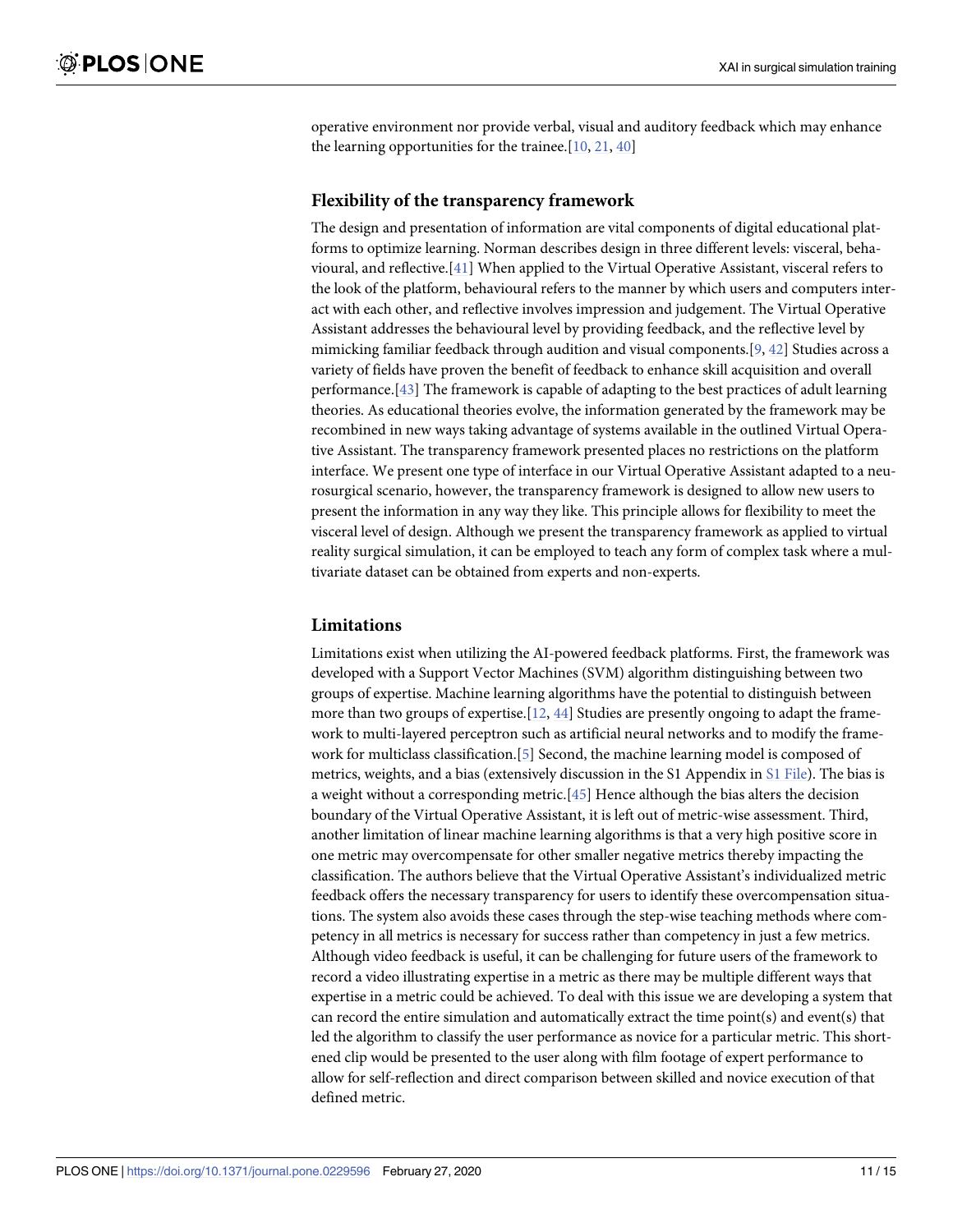## <span id="page-11-0"></span>**Social and ethical impacts of AI-based teaching**

It is important to recognize the potential social and ethical impacts of integrating artificial intelligence into educational paradigms. Medicine, like other disciplines, is influenced by developing trends in other scientific areas. Algorithms will need to be updated to reflect both the evolution of present AI methodologies and development of new medical technologies. The optimal frequency of algorithm updating is unknown. Frequent updating may allow insignificant time to verify an algorism's teaching potential and limitations, while rare updates may cause the algorithm's perception of expertise to fall behind the evolving definition.

Another important consideration of AI-powered teaching is whether the platform allows users to train to become more skilled or simply lays out a path for users to understand how to "cheat" the algorithm and give the illusion of being skilled. It is important to recognize that AI-based teaching platforms should undergo rigorous validation through experts' opinion and multi-institutional studies to assess transferability of expertise to real life scenarios.

AI-based teaching platforms suffer from their inability to replicate the affective component of feedback. These systems struggle to understand the current emotional and cognitive state of the learner and cannot always tailor feedback in a contextually appropriate manner. Research indicates that feedback can be ineffective or occasionally detrimental to skill acquisition if the learner feels disconnected from the instructor or the feedback is not disseminated appropriately.[\[46\]](#page-14-0) While automated feedback may provide more objective and standardized training, human-to-human connection is also an important component of educational paradigms. AIbased teaching platforms should be integrated into multifactorial educational systems that are carefully constructed and evaluated utilizing a best practices approach. These methodologies should be incorporated with the optimal participation of human instructors in the learning process.

## **Conclusions and future directions**

The Virtual Operative Assistant outlined in this study establishes a basis for the potential role of integrating artificial intelligence and virtual reality simulation into surgical and medical educational teaching. We demonstrate the ability of machine learning algorithms to not only different levels of expertise, but also identify teachable metrics which contribute to this classification. Our initial validation with a linear SVM revealed the feasibility of using the framework to build an automated and objective feedback platform for a complex neurosurgical task. The potential of linking expertise classification, objective feedback based on proficiency benchmarks, and instructor input creates a novel educational tool by integrating these three components into a formative educational paradigm.

Future work will aim to employ an explainable approach with other algorithms including artificial neural networks and deep learning to assess surgical performance. Recent studies by our group have shown the ability of artificial neural networks to differentiate 3 groups of expertise level performing a spine surgery procedure in virtual reality.[[5\]](#page-13-0) As such we aim to adapt our framework to be able to provide feedback to more than 2 groups of expertise. We are also performing trials to determine both the optimal method of presenting the complex information derived from the Virtual Operative Assistant to the trainee, and to determine if expert instructors working with the Virtual Operative Assistant improves performance. We have developed a single-blinded 2 arm randomized controlled trial employing an AI focused surgical training curriculum in which half the surgical trainees will be trained, and the other half will act as controls. Their performance will be assessed in live operative settings to obtain predictive validation of the AI systems utilized. These studies will help establish the future role of AI assisted learning in surgical education.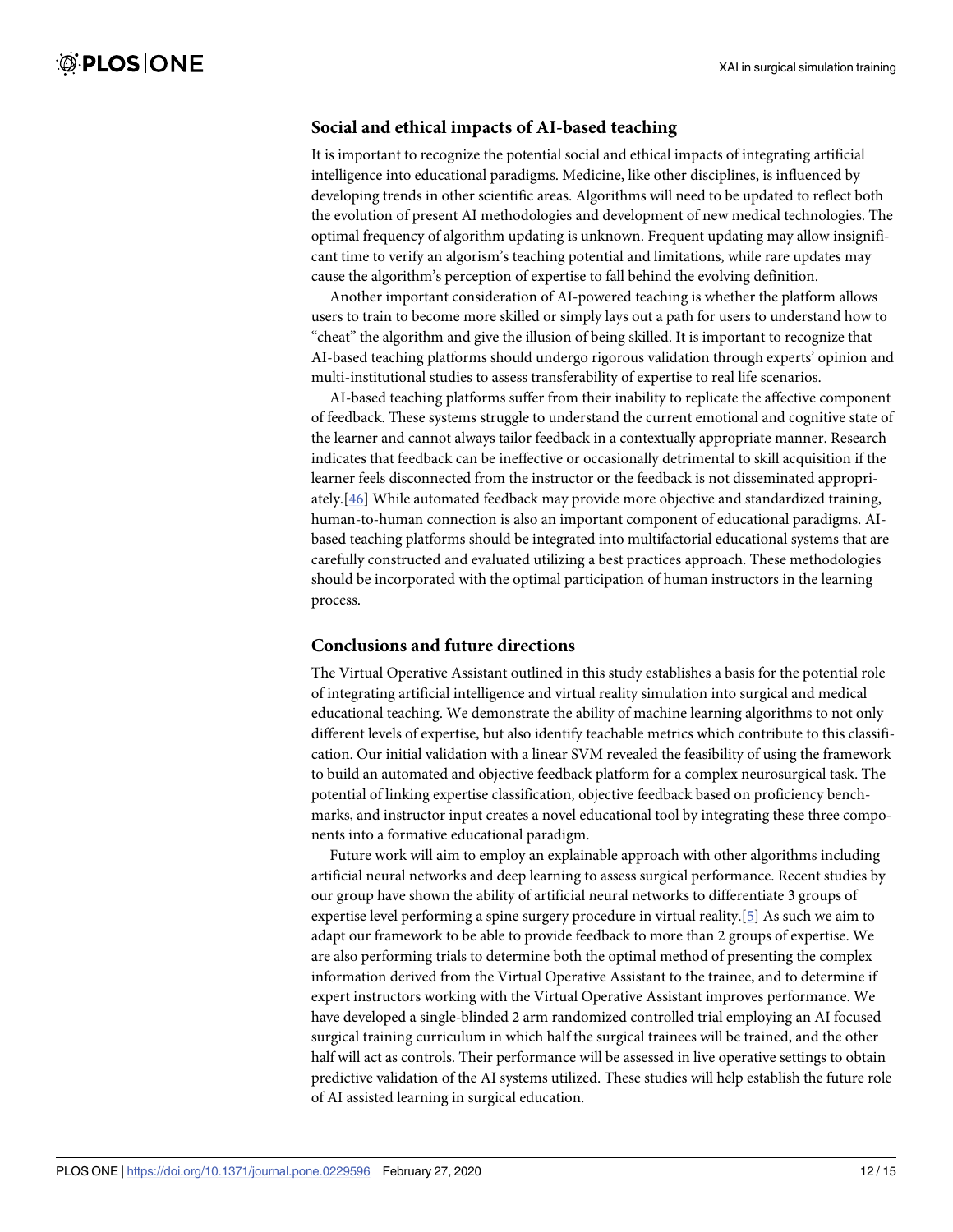## <span id="page-12-0"></span>**Supporting information**

**S1 [File.](http://www.plosone.org/article/fetchSingleRepresentation.action?uri=info:doi/10.1371/journal.pone.0229596.s001)** (DOCX)

**S1 [Fig](http://www.plosone.org/article/fetchSingleRepresentation.action?uri=info:doi/10.1371/journal.pone.0229596.s002). Brief outline of algorithms learning based on training data.** (TIFF)

**S2 [Fig](http://www.plosone.org/article/fetchSingleRepresentation.action?uri=info:doi/10.1371/journal.pone.0229596.s003). Sigmoid function representing the relationship between hypothesis output and probability of correct classification.** (TIF)

**S1 [Video](http://www.plosone.org/article/fetchSingleRepresentation.action?uri=info:doi/10.1371/journal.pone.0229596.s004). Demonstration of the virtual reality subpial simulation scenario.** The participant holds a simulated ultrasonic aspirator in their dominant hand and a simulated bipolar in their non-dominant hand. The ultrasonic aspirator is used to remove the simulated tumor (yellow region) while the bipolar can be used to hold surrounding tissue (white regions) or coagulate bleeding.

(MOV)

## **Acknowledgments**

We thank all the neurosurgical residents, fellows and surgeons who participated in this study. We thank the McGill Division of Orthopaedic Surgery and the Montreal Neurological Institute for their internal support. We acknowledge Dr. Abdulrahman Sabbagh and thank Dr. Robert DiRaddo, group leader of Simulation, Life Sciences Division, National Research Council of Canada in Boucherville in developing the virtual reality scenario. We also thank Drs. Khalid Bajunaid, Abdulgadir Bugdadi and Ghusn Al Sideiri along with Robin Sawaya and Mina Khan for their help with the study. We acknowledge the support of Drs. Mahmoud Al-Yamany and Lahbib Soualmi from the National Neuroscience Institute, Department of Neurosurgery, King Fahad Medical City in Riyadh, and Dr. Saleh Baeesa from King Abdulaziz University, in Jeddah, Saudi Arabia.

## **Author Contributions**

**Conceptualization:** Nykan Mirchi, Vincent Bissonnette, Recai Yilmaz, Nicole Ledwos, Alexander Winkler-Schwartz, Rolando F. Del Maestro.

**Formal analysis:** Nykan Mirchi, Vincent Bissonnette.

**Investigation:** Nykan Mirchi.

**Methodology:** Nykan Mirchi, Vincent Bissonnette, Recai Yilmaz, Nicole Ledwos, Alexander Winkler-Schwartz, Rolando F. Del Maestro.

**Software:** Nykan Mirchi, Recai Yilmaz.

**Supervision:** Rolando F. Del Maestro.

**Validation:** Nykan Mirchi, Recai Yilmaz, Alexander Winkler-Schwartz.

**Visualization:** Nykan Mirchi, Vincent Bissonnette, Nicole Ledwos, Alexander Winkler-Schwartz, Rolando F. Del Maestro.

**Writing – original draft:** Nykan Mirchi, Vincent Bissonnette, Nicole Ledwos.

**Writing – review & editing:** Nykan Mirchi, Vincent Bissonnette, Recai Yilmaz, Nicole Ledwos, Alexander Winkler-Schwartz, Rolando F. Del Maestro.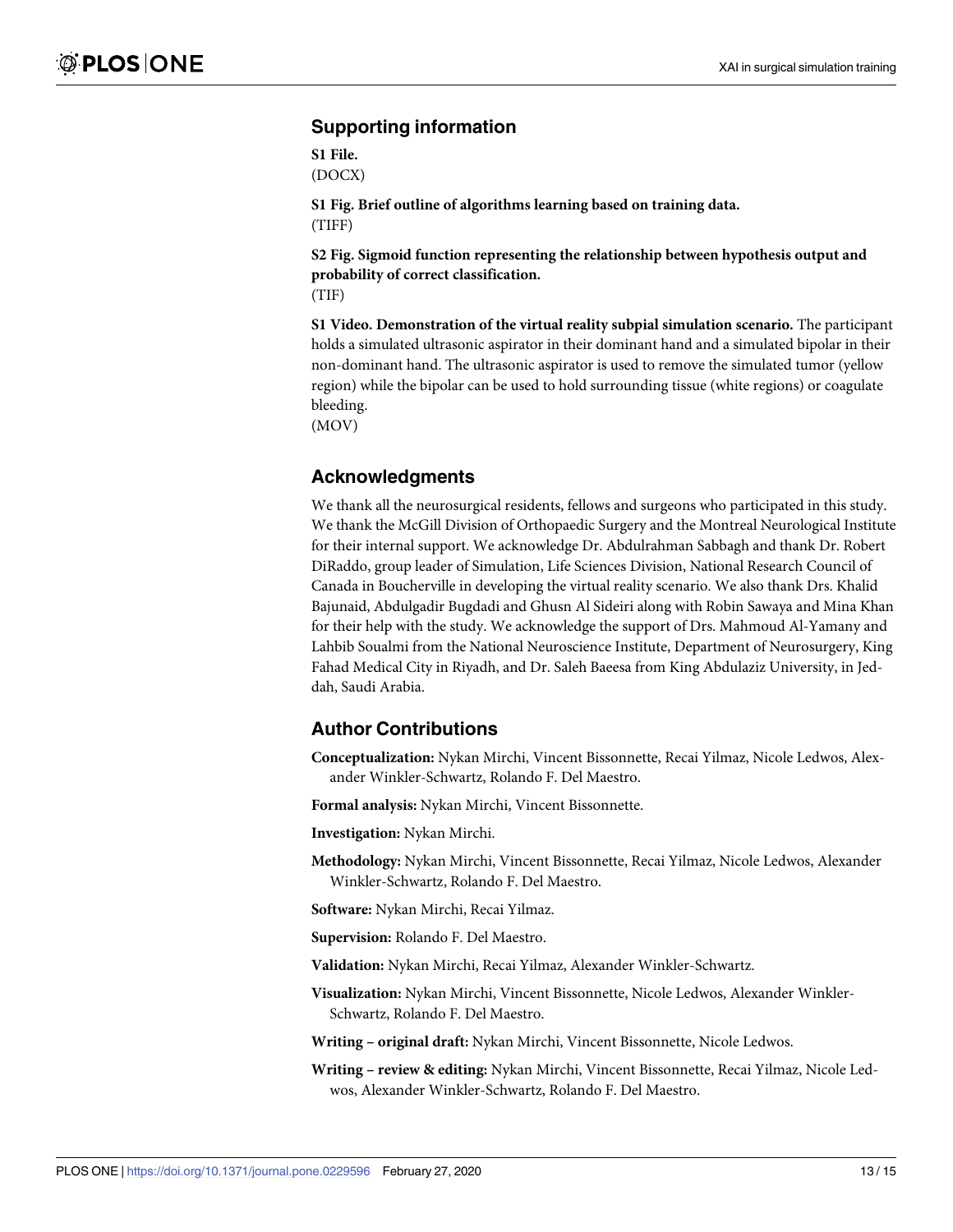## <span id="page-13-0"></span>**References**

- **[1](#page-1-0).** McArthur D, Lewis M, Bishary M. The roles of artificial intelligence in education: current progress and future prospects. Journal of Educational Technology. 2005; 1(4):42–80.
- **[2](#page-1-0).** McCarthy J, Minsky ML, Rochester N, Shannon CE. A proposal for the dartmouth summer research project on artificial intelligence, august 31, 1955. AI magazine. 2006; 27(4):12.
- **[3](#page-1-0).** Kotsiantis SB, Zaharakis I, Pintelas P. Supervised machine learning: A review of classification techniques. Emerging artificial intelligence applications in computer engineering. 2007; 160:3–24.
- **[4](#page-1-0).** Schmidhuber J. Deep learning in neural networks: An overview. Neural networks. 2015; 61:85–117. <https://doi.org/10.1016/j.neunet.2014.09.003> PMID: [25462637](http://www.ncbi.nlm.nih.gov/pubmed/25462637)
- **[5](#page-1-0).** Mirchi N, Bissonnette V, Ledwos N, Winkler-Schwartz A, Yilmaz R, Karlik B, et al. Artificial Neural Networks to Assess Virtual Reality Anterior Cervical Discectomy Performance. Operative Neurosurgery. 2019. PMID: [31832652.](http://www.ncbi.nlm.nih.gov/pubmed/31832652)
- **[6](#page-1-0).** Grapov D, Fahrmann J, Wanichthanarak K, Khoomrung S. Rise of deep learning for genomic, proteomic, and metabolomic data integration in precision medicine. Omics: a journal of integrative biology. 2018; 22(10):630–6. <https://doi.org/10.1089/omi.2018.0097> PMID: [30124358](http://www.ncbi.nlm.nih.gov/pubmed/30124358)
- **[7](#page-1-0).** Esteva A, Robicquet A, Ramsundar B, Kuleshov V, DePristo M, Chou K, et al. A guide to deep learning in healthcare. Nature medicine. 2019; 25(1):24–9. <https://doi.org/10.1038/s41591-018-0316-z> PMID: [30617335](http://www.ncbi.nlm.nih.gov/pubmed/30617335)
- **[8](#page-1-0).** Conati C, Porayska-Pomsta K, Mavrikis M. AI in Education needs interpretable machine learning: Lessons from Open Learner Modelling. arXiv preprint arXiv:180700154. 2018.
- **[9](#page-1-0).** Saplacan D, Herstad J, Pajalic Z. Feedback from Digital Systems Used in Higher Education: An Inquiry into Triggered Emotions-Two Universal Design Oriented Solutions for a Better User Experience. Studies in health technology and informatics. 2018; 256:421–30. PMID: [30371503](http://www.ncbi.nlm.nih.gov/pubmed/30371503)
- **[10](#page-1-0).** Sawaya R, Alsideiri G, Bugdadi A, Winkler-Schwartz A, Azarnoush H, Bajunaid K, et al. Development of a performance model for virtual reality tumor resections. Journal of neurosurgery. 2018; 1(aop):1–9.
- **[11](#page-1-0).** Bissonnette V, Mirchi N, Ledwos N, Alsidieri G, Winkler-Schwartz A, Del Maestro RF. Artificial Intelligence Distinguishes Surgical Training Levels in a Virtual Reality Spinal Task. JBJS. 2019; 101(23): e127.
- **[12](#page-1-0).** Winkler-Schwartz A, Yilmaz R, Mirchi N, Bissonnette V, Ledwos N, Siyar S, et al. Assessment of Machine Learning Identification of Surgical Operative Factors Associated With Surgical Expertise in Virtual Reality Simulation. JAMA Network Open. 2019; 2(8):e198363–e198363. [https://doi.org/10.1001/](https://doi.org/10.1001/jamanetworkopen.2019.8363) [jamanetworkopen.2019.8363](https://doi.org/10.1001/jamanetworkopen.2019.8363) PMID: [31373651](http://www.ncbi.nlm.nih.gov/pubmed/31373651)
- **[13](#page-1-0).** Delorme S, Laroche D, DiRaddo R, Del Maestro RF. NeuroTouch: A Physics-Based Virtual Simulator for Cranial Microneurosurgery Training. Operative Neurosurgery. 2012; 71(suppl\_1):ons32–ons42. <https://doi.org/10.1227/NEU.0b013e318249c744> PMID: [22233921](http://www.ncbi.nlm.nih.gov/pubmed/22233921)
- **[14](#page-1-0).** Ruikar DD, Hegadi RS, Santosh K. A systematic review on orthopedic simulators for psycho-motor skill and surgical procedure training. Journal of medical systems. 2018; 42(9):168. [https://doi.org/10.1007/](https://doi.org/10.1007/s10916-018-1019-1) [s10916-018-1019-1](https://doi.org/10.1007/s10916-018-1019-1) PMID: [30073548](http://www.ncbi.nlm.nih.gov/pubmed/30073548)
- **[15](#page-1-0).** Szasz P, Louridas M, Harris KA, Aggarwal R, Grantcharov TP. Assessing technical competence in surgical trainees: a systematic review. Annals of surgery. 2015; 261(6):1046–55. [https://doi.org/10.1097/](https://doi.org/10.1097/SLA.0000000000000866) [SLA.0000000000000866](https://doi.org/10.1097/SLA.0000000000000866) PMID: [25119118](http://www.ncbi.nlm.nih.gov/pubmed/25119118)
- **[16](#page-1-0).** Goff BA, Nielsen PE, Lentz GM, Chow GE, Chalmers RW, Fenner D, et al. Surgical skills assessment: a blinded examination of obstetrics and gynecology residents. American journal of obstetrics and gynecology. 2002; 186(4):613–7. <https://doi.org/10.1067/mob.2002.122145> PMID: [11967481](http://www.ncbi.nlm.nih.gov/pubmed/11967481)
- **[17](#page-1-0).** Winkler-Schwartz A, Marwa I, Bajunaid K, Mullah M, Alotaibi FE, Bugdadi A, et al. A comparison of visual rating scales and simulated virtual reality metrics in neurosurgical training: a generalizability theory study. World neurosurgery. 2019.
- **[18](#page-2-0).** Winkler-Schwartz A, Bissonnette V, Mirchi N, Ponnudurai N, Yilmaz R, Ledwos N, et al. Artificial Intelligence in Medical Education: Best Practices Using Machine Learning to Assess Surgical Expertise in Virtual Reality Simulation. Journal of surgical education. 2019; 76(6):1681–90. [https://doi.org/10.1016/j.](https://doi.org/10.1016/j.jsurg.2019.05.015) [jsurg.2019.05.015](https://doi.org/10.1016/j.jsurg.2019.05.015) PMID: [31202633](http://www.ncbi.nlm.nih.gov/pubmed/31202633)
- **[19](#page-2-0).** Rosenblatt F. The perceptron: a probabilistic model for information storage and organization in the brain. Psychological review. 1958; 65(6):386. <https://doi.org/10.1037/h0042519> PMID: [13602029](http://www.ncbi.nlm.nih.gov/pubmed/13602029)
- **[20](#page-2-0).** Wagner CR, Stylopoulos N, Jackson PG, Howe RD. The benefit of force feedback in surgery: Examination of blunt dissection. Presence: teleoperators and virtual environments. 2007; 16(3):252–62.
- **[21](#page-2-0).** Sawaya R, Bugdadi A, Azarnoush H, Winkler-Schwartz A, Alotaibi FE, Bajunaid K, et al. Virtual Reality Tumor Resection: The Force Pyramid Approach. Operative Neurosurgery. 2018; 14(6):686–96. [https://](https://dx.doi.org/10.1093/ons/opx189) [dx.doi.org/10.1093/ons/opx189](https://dx.doi.org/10.1093/ons/opx189) PMID: [28962033.](http://www.ncbi.nlm.nih.gov/pubmed/28962033)